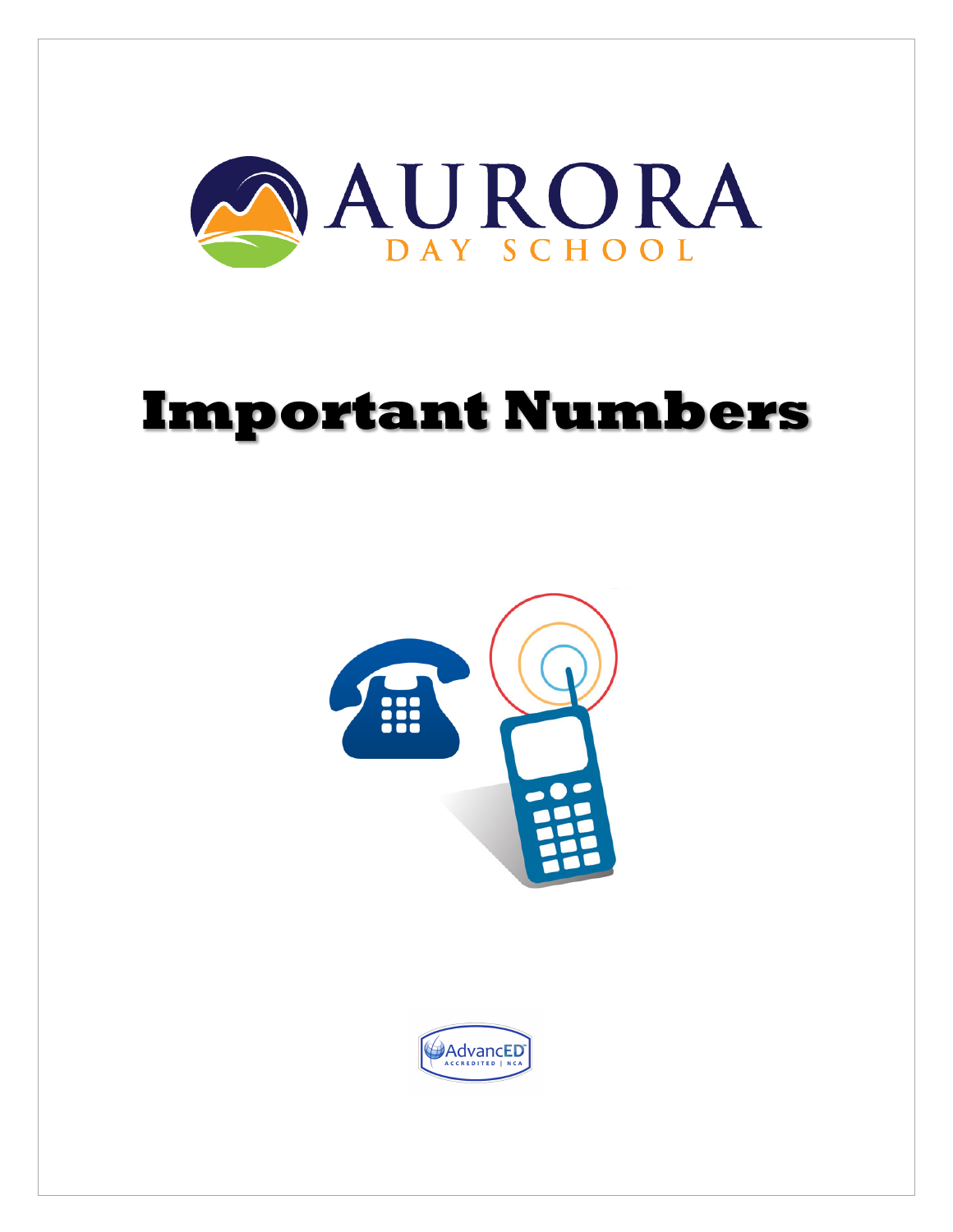

Aurora Day School (ADS) is accredited and a state approved provider of private special education services to Arizona School Districts. At ADS, students receive individualized instruction based on their Individualized Education Program in a therapeutic environment designed to meet both their emotional and academic needs.

#### **Contact Information:**

8155 West Thunderbird Road, Suite 101A

Peoria, Arizona 85381

Office: 623-209-1000

Fax: 623-209-1001

#### **MISSION STATEMENT**

To provide a safe, caring, and therapeutic and educational environment where students develop resilient skills and character necessary to build successful futures.

#### **VISION STATEMENT**

Our vision is to create a relevant structure for living where students who are challenged mentally, emotionally, physically, or academically will enjoy a successful social and professional life.

#### **Resiliency Skills:**

**ADS utilizes a therapeutic approach, empowering students to implement the 7 factors of resiliency.**

*Creativity– Considering a wide range of options to deal with the problems one faces.*

*Humor– Finding the comic in the tragic.*

*Independence– The ability and willingness to draw boundaries between self and others.*

*Initiative– Taking charge of one's problems, exerting control.*

*Insight– The ability and willingness to reflect on tough circumstances.*

*Morality– A strong sense of conscience that extends to maintaining concerns for others.*

*Relationships– Having safe, supportive relationships outside of the negative influence.*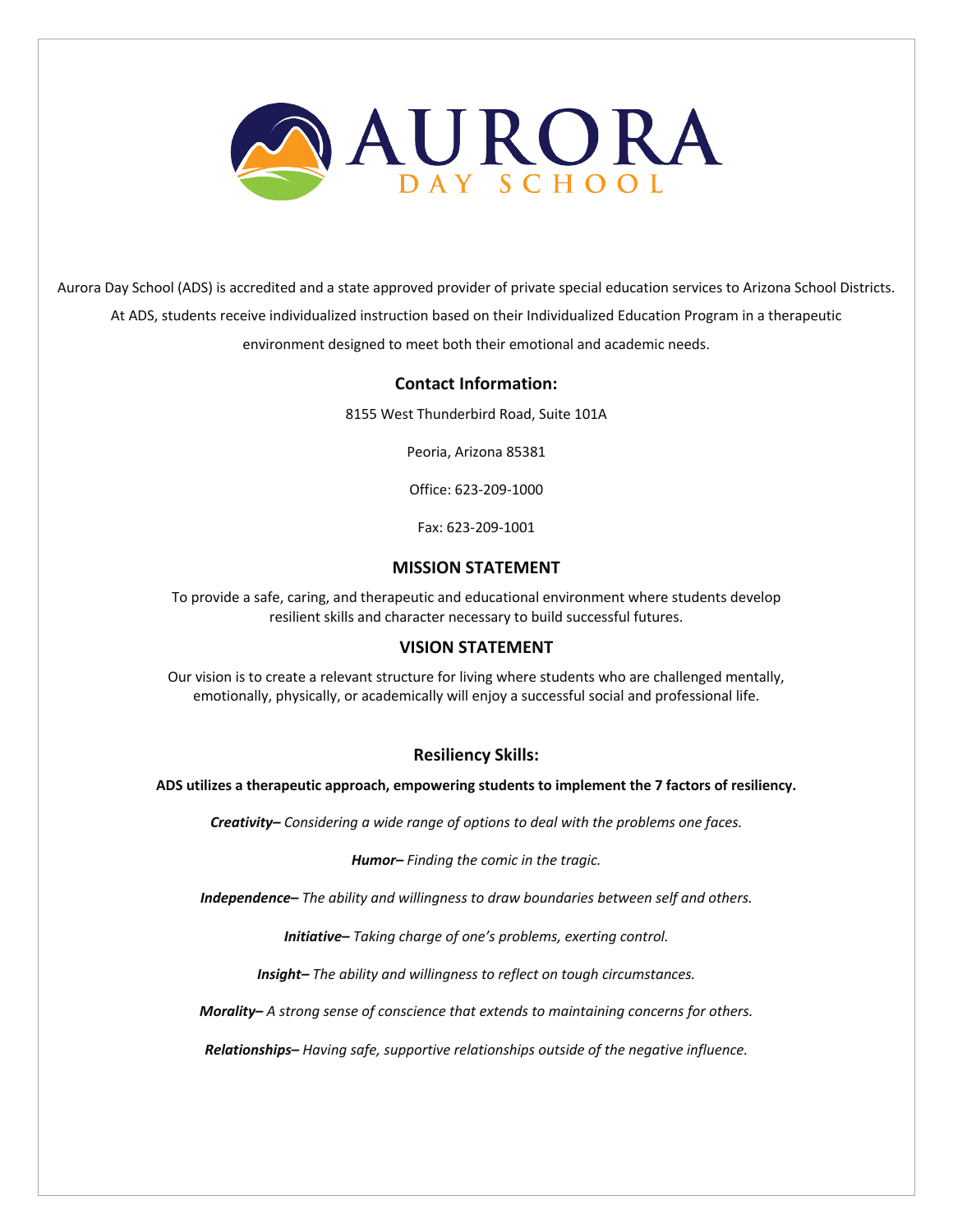## **AURORA DAY SCHOOL STAFF**

## *Administrative:*

Executive Director: RoxAnne Williford MC, LPC

Associate Director: Xavier Kairy

Administrative Assistant: Cheryl Schneider

Campus Supervisor: Jerry Allen

Transitions Coordinator & Assistant Supervisor: Robert Young

Regional Director: Ian Cassidy

*Teachers:* 

**Elementary:** Joselin Ortiz - Co-Lead Teacher

## **RISE and SHINE:**

**(Reaching Independence through Structured Education)**

Elizabeth Snyder-RISE

**(Striving High for Independence and Empowerment)** Lorna Her Many Horses-SHINE

> **Middle School:** Rob Avina

**Junior High:** Gustavo Valencia

## **High School:**

Dustin Cowan Jeff Farmer Christine Hensel – Lead Teacher

## *Assistant Teachers:*

Gilbert Coronado James Darling Jazzmine Hernandez Mindy Link Tony Lopez **Annette McDonald** Kevin Williams

Kirk Alston **Prince Edmonds-Job Coach** 

*Facilities and Maintenance:* Joe Romero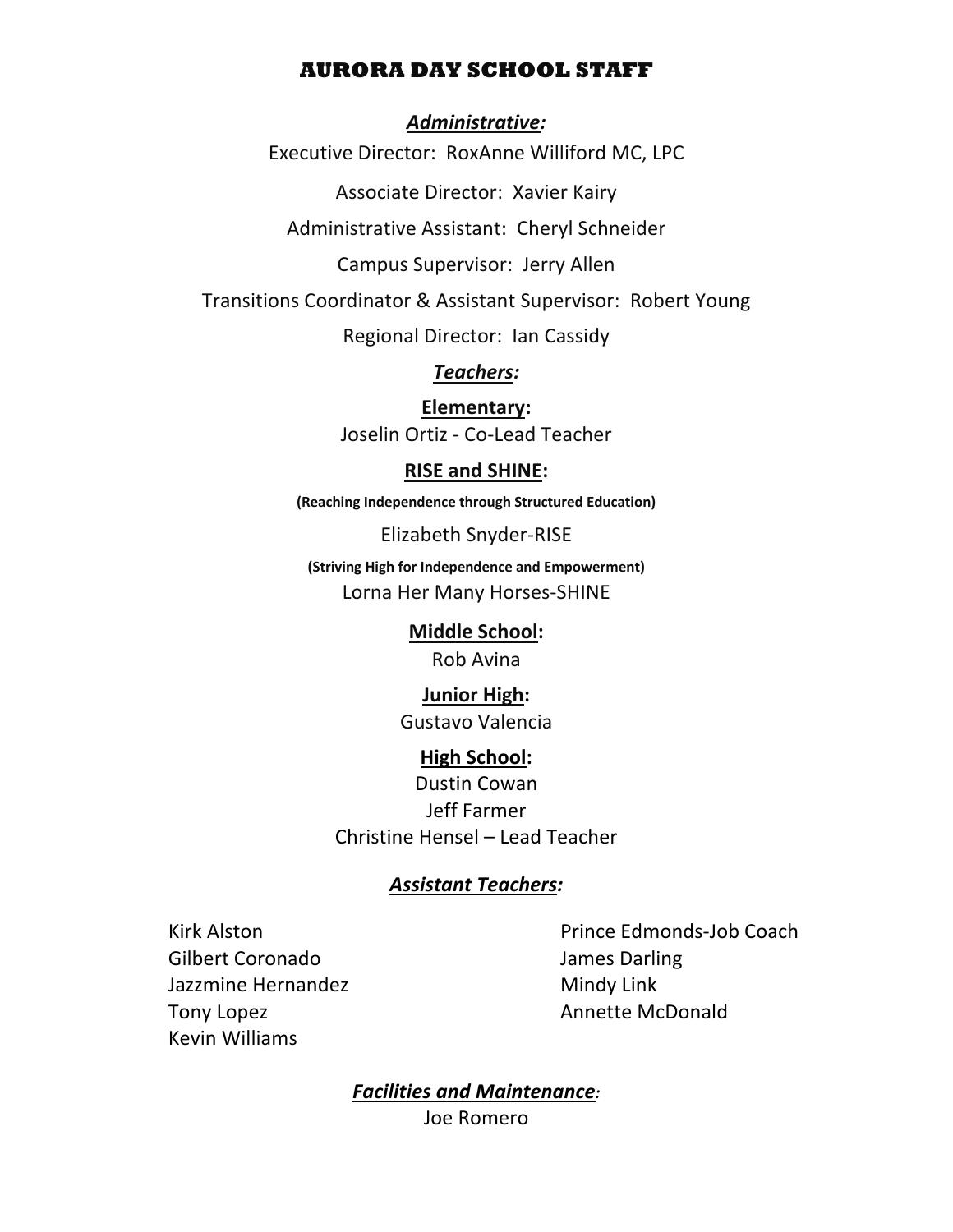## **Home District Contacts:**

| District Contact:               | <u> 1980 - Jan Samuel Barbara, martin di sebagai personal di sebagai personal di sebagai personal di sebagai per</u>  |
|---------------------------------|-----------------------------------------------------------------------------------------------------------------------|
| Address Line 1:                 |                                                                                                                       |
| Address Line 2:                 |                                                                                                                       |
| Phone:                          |                                                                                                                       |
| Fax:                            |                                                                                                                       |
| Email Address:                  | <u> 1989 - Johann Barbara, martxa alemaniar arg</u>                                                                   |
|                                 |                                                                                                                       |
|                                 |                                                                                                                       |
| <b>District Transportation:</b> | <u> 1989 - Johann Stoff, fransk konge og det ble stoffen og det ble stoffen og det ble stoffen og det ble stoffen</u> |
| Address Line 1:                 | <u> 1989 - John Stein, Amerikaansk politiker (</u>                                                                    |
| Address Line 2:                 | <u> 1980 - Johann Barn, fransk politik (f. 1980)</u>                                                                  |
| Phone:                          |                                                                                                                       |
| Fax:                            | <u> 1989 - Johann Barn, mars ann an t-Amhain Aonaichte ann an t-Aonaichte ann an t-Aonaichte ann an t-Aonaichte a</u> |
| Email Address:                  |                                                                                                                       |
|                                 |                                                                                                                       |
|                                 |                                                                                                                       |
| School Psychologist:            |                                                                                                                       |
| Address Line 1:                 |                                                                                                                       |
| Address Line 2:                 |                                                                                                                       |
| Phone:                          |                                                                                                                       |
| Fax:                            |                                                                                                                       |
| Email Address:                  |                                                                                                                       |
|                                 |                                                                                                                       |
|                                 |                                                                                                                       |
| Other:                          |                                                                                                                       |
| Address Line 1:                 |                                                                                                                       |
| Address Line 2:                 | <u> 1980 - Andrea Barbara, poeta esperanto-</u>                                                                       |
| Phone:                          | <u> 1989 - Johann Stein, Amerikaansk kanton (</u>                                                                     |
| Fax:                            |                                                                                                                       |
| Email Address:                  |                                                                                                                       |
|                                 |                                                                                                                       |